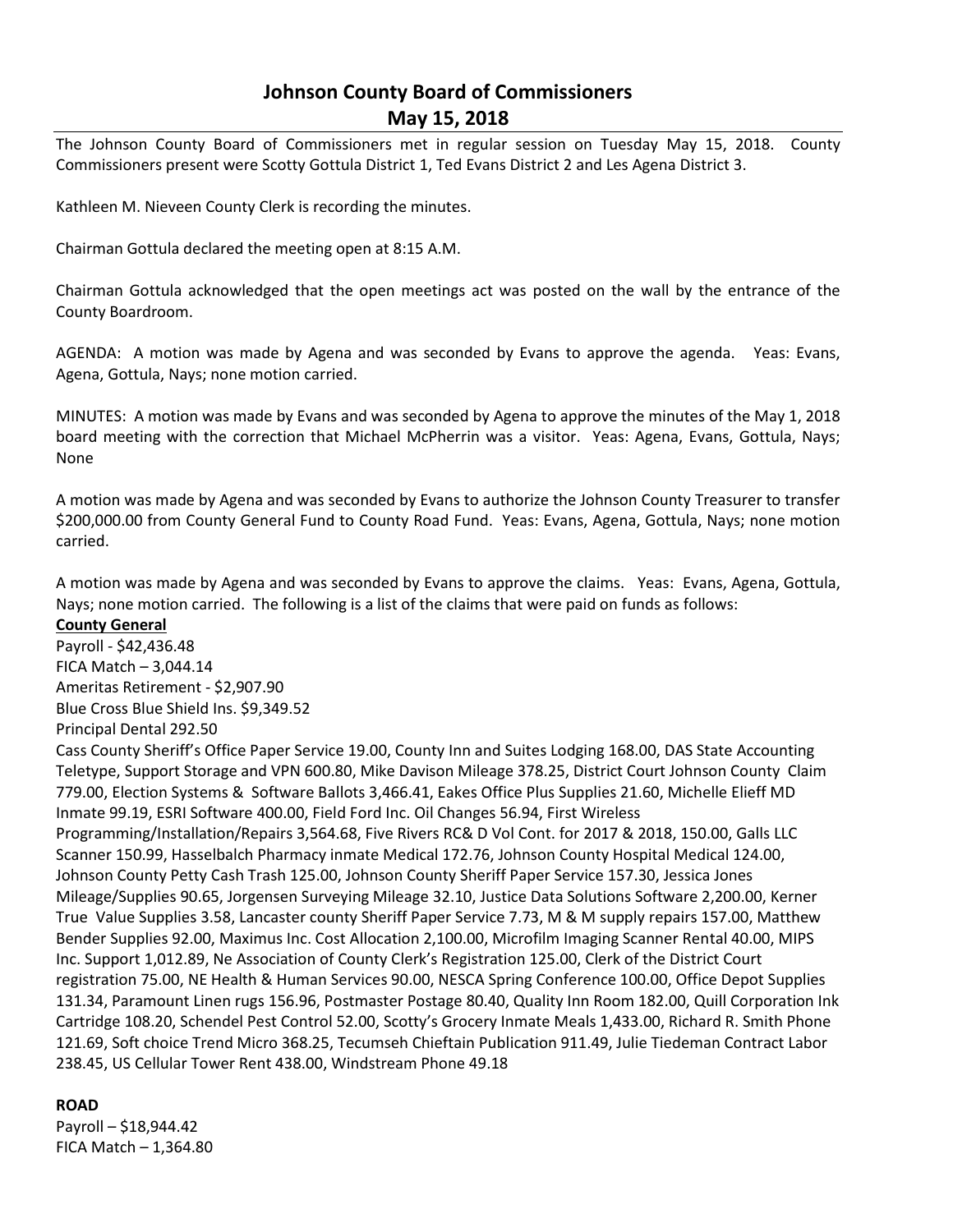Ameritas Retirement – 1,278.80 Blue Cross Blue Shield Ins. \$6,370.17 Principal Dental Ins. 163.80 Card Services Supplies 391.38, Diversified Drug Testing Screening 380.00, Humboldt Implement Co. Rent 725.00, Husker Steel Culvert Repair, Sheet Pile 14,804.50, Johnson County Petty Cash Utilities 28.08, Kerner True Value supplies 30.94, Lincoln Glass Repair 226.58, M&M Supply co. Repairs 36.00, Martin Marietta Rock 20,429.15, Matheson Tri-Gas 190.80, ME Collins Contracting C-49(220) 967.12, Paramount Linen Rugs 22.08, Powerplan Parts 1,215.29, Sam's Club Membership 91.16, Seneca Sanitation Trash 60.00, Stutheit Implement Parts/Labor 906.37, T.O. Haas Tire Repairs 290.49, Village of Sterling Utilities 12.00

#### **RECORD PRESERVATION FUND**

Mips Register of Deeds Program 118.64

#### **EMERGENCY MANAGEMENT FUND**

Johnson County Petty Cash Utilities 37.72 Windstream Phone 2,301.53

Highway Supt. Matt Schaardt and Kelly Kuhl were present at the meeting to discuss county roads, bridges.

A motion was made by Agena and was seconded by Evans to approve the Lancaster County-Johnson County Law Enforcement Mutual Aid and Assistance Inter-Local. Yeas: Evans, Agena, Gottula, Nays; none motion Carried.

A motion was made by Evans and was seconded by Agena to authorize the County Clerk to void Check No. 18030091 issued to Interwork Technologies Inc. in the Amount of \$68.25 from General Fund. This check was made out to the incorrect vendor. Yeas: Evans, Agena, Gottula, Nays; none motion carried.

A motion was made by Agena and was seconded by Evans to approve the client Coverage Acknowledgment and Compensation Disclosure Statement with Gallagher Benefit Services Inc. Yeas: Evans, Agena, Gottula, Nays; none motion carried.

Fuel bids were opened at 9:15 A.M. and placed on file in the County Clerk's Office. A bid was received from G & G Oil Company. A motion was made by Evans, and was seconded by Agena to approve the fuel bid from G & G Oil Company as follows:

Tecumseh Shop Unleaded with 10% Ethanol \$2.479, Diesel Low Sulfur #2 on Road \$2.729 Cook, Crab Orchard, Elk Creek, and Sterling Shop Diesel Low Sulfur #2 off Road \$2.479 Yeas: Evans, Agena, Gottula, Nays; none motion carried.

The board acknowledges the Clerk of the District Court Fee Report for April 2018, and the Findings and Orders from the Nebraska Tax Equalization and Review Commission; their findings were that the levels of value for real property in Johnson County for tax year 2018 meet the requirements of the law.

Chris Stone Maintenance was present at the meeting to discuss a replacement of the water cooler in the basement and the possibility of having the Courtyard sprayed and fertilized. Chris indicated that American Lawn Care out of Auburn will do the same as last year. It was decided to bid out the Spraying and Fertilizing of the Courtyard.

Also discussed was the replacement of the 2 water fountains in the basement of the Courthouse. A bid was received from Moran Plumbing & Heating for a new cooler and installation. The board reviewed the bid and had a discussion with Chris about purchasing one off the internet a Motion was made by Evans and was seconded by Agena to authorize Chris to purchase a water cooler with bottle filling station through Amazon. Yeas: Evans, Agena, Gottula, Nays; none motion carried.